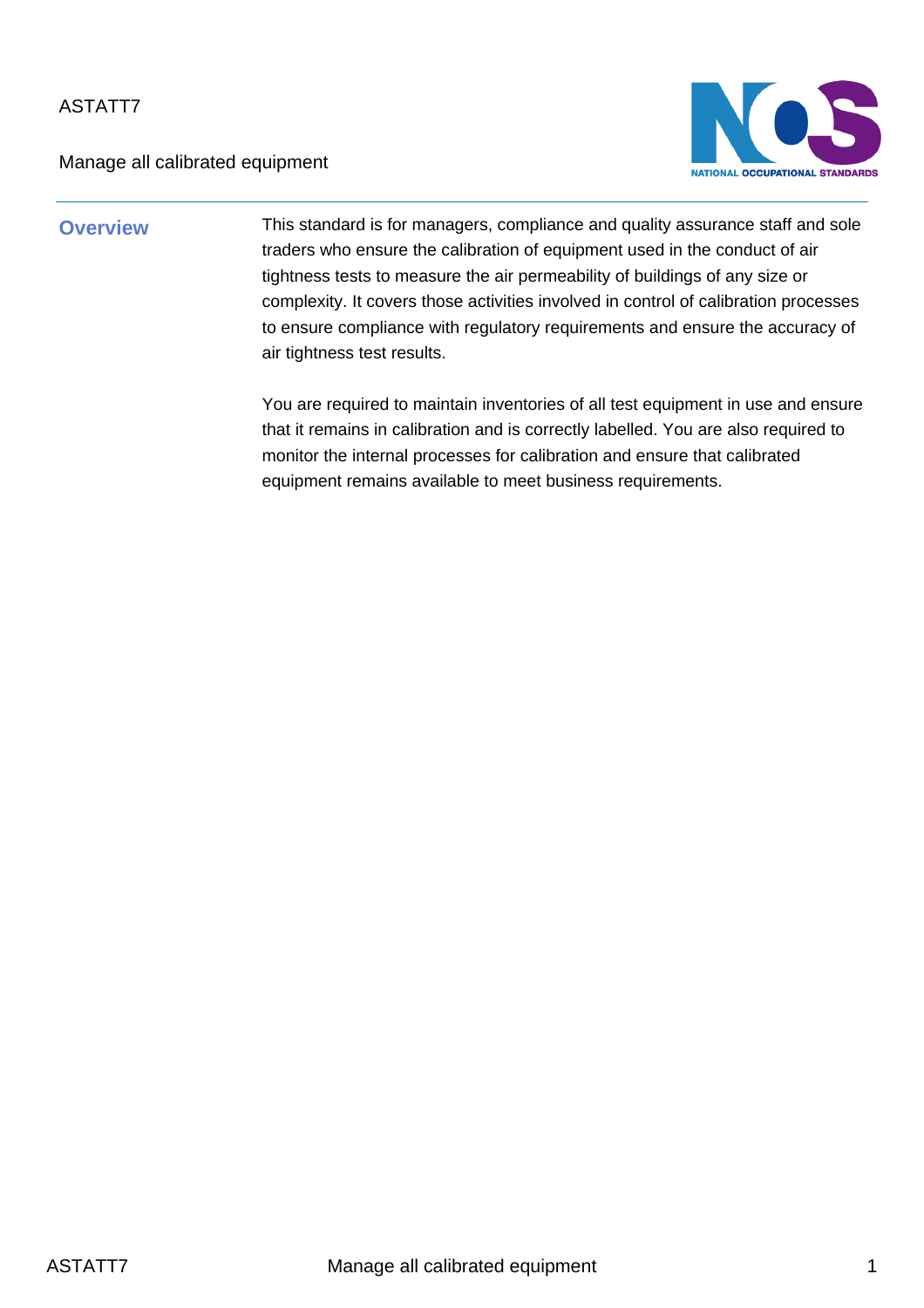Manage all calibrated equipment



#### **Performance criteria**

You must be able to: P1 prepare and maintain an inventory of all equipment requiring calibration P2 identify which equipment requires calibration by UKAS accredited calibration facility with the relevant schedule

> P3 ensure the despatch and return of all equipment requiring external calibration within timescales to ensure the continued availability of equipment to meet business demands

P4 ensure that all calibration is carried out by competent and approved staff or via external UKAS accredited calibration facility with the relevant schedule P5 maintain accurate records of calibration and a database of all calibrated equipment

P6 ensure that all calibration activities are performed in accordance with the requirements of ISO/IEC 17025:2005 and are traceable to national standards P7 equipment must be calibrated after any repair

P8 monitor the calibration dates for all equipment and sequence re-calibration activities to ensure that all equipment remains in calibration and is available when required

P9 identify and withdraw all equipment which is out of calibration

P10 ensure all calibration requirements conform to external regulatory and external standards

P11 ensure compliance and the continuous availability of calibrated equipment to meet business requirements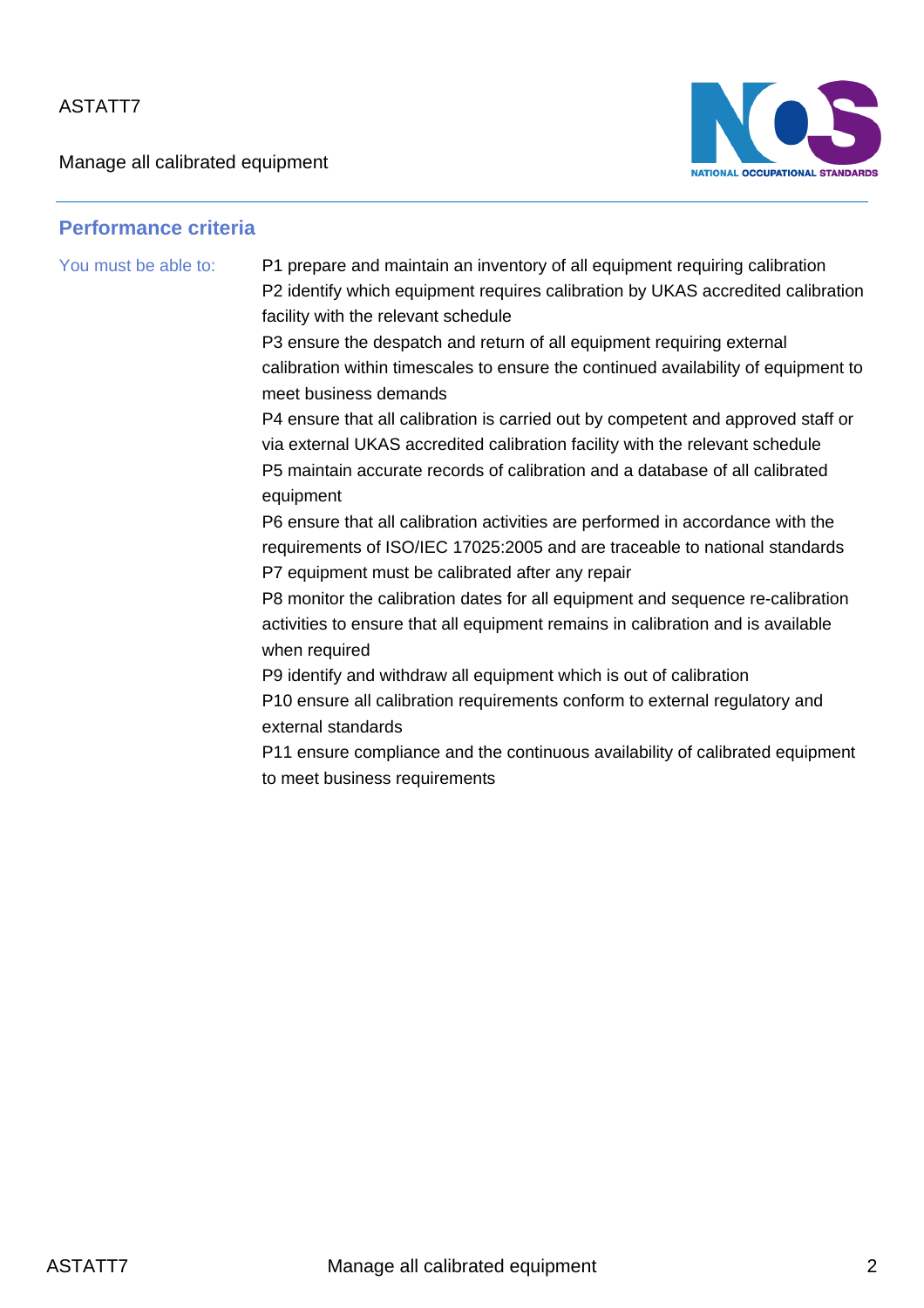Manage all calibrated equipment



| <b>Knowledge and</b><br>understanding |                                                                                                                                                                                                                                                                                |
|---------------------------------------|--------------------------------------------------------------------------------------------------------------------------------------------------------------------------------------------------------------------------------------------------------------------------------|
| You need to know and<br>understand:   | K1 the relevant and current test standards and regulations to be applied<br>K2 company procedures, documentation and database systems of inventory<br>control of all equipment requiring calibration<br>K3 regulatory requirements for equipment requiring calibration by UKAS |
|                                       | accredited calibration laboratories                                                                                                                                                                                                                                            |
|                                       | K4 which equipment can be calibrated in-house                                                                                                                                                                                                                                  |
|                                       | K5 procedures for the dispatch and return of all equipment requiring external<br>calibration                                                                                                                                                                                   |
|                                       | K6 the timing of external calibration to ensure the continued availability of                                                                                                                                                                                                  |
|                                       | calibrated equipment to meet business demands                                                                                                                                                                                                                                  |
|                                       | K7 ways of ensuring that all calibration is carried out by competent and                                                                                                                                                                                                       |
|                                       | approved staff or via external UKAS accredited calibration laboratories                                                                                                                                                                                                        |
|                                       | K8 the importance of maintaining accurate records of calibration and a<br>database of all calibrated equipment                                                                                                                                                                 |
|                                       | K9 procedures for the issuing of calibration certificates and the correct labelling                                                                                                                                                                                            |
|                                       | of all equipment showing period of valid calibration                                                                                                                                                                                                                           |
|                                       | K10 how to meet requirements for the calibration of equipment                                                                                                                                                                                                                  |
|                                       | K11 ways of repairing, maintaining and adjusting equipment to bring it into                                                                                                                                                                                                    |
|                                       | calibration and remain fit for purpose                                                                                                                                                                                                                                         |
|                                       | K12 procedures to monitor the calibration dates for all equipment                                                                                                                                                                                                              |
|                                       | K13 how to sequence re-calibration activities to ensure that all equipment                                                                                                                                                                                                     |
|                                       | remains in calibration and is available when required                                                                                                                                                                                                                          |
|                                       | K14 the regulatory requirements and external Standards for calibration                                                                                                                                                                                                         |
|                                       | K15 ways of monitoring and reviewing internal calibration procedures to ensure                                                                                                                                                                                                 |
|                                       | compliance and the continuous availability of calibrated equipment to meet                                                                                                                                                                                                     |
|                                       | business requirements and external Standards                                                                                                                                                                                                                                   |
|                                       |                                                                                                                                                                                                                                                                                |